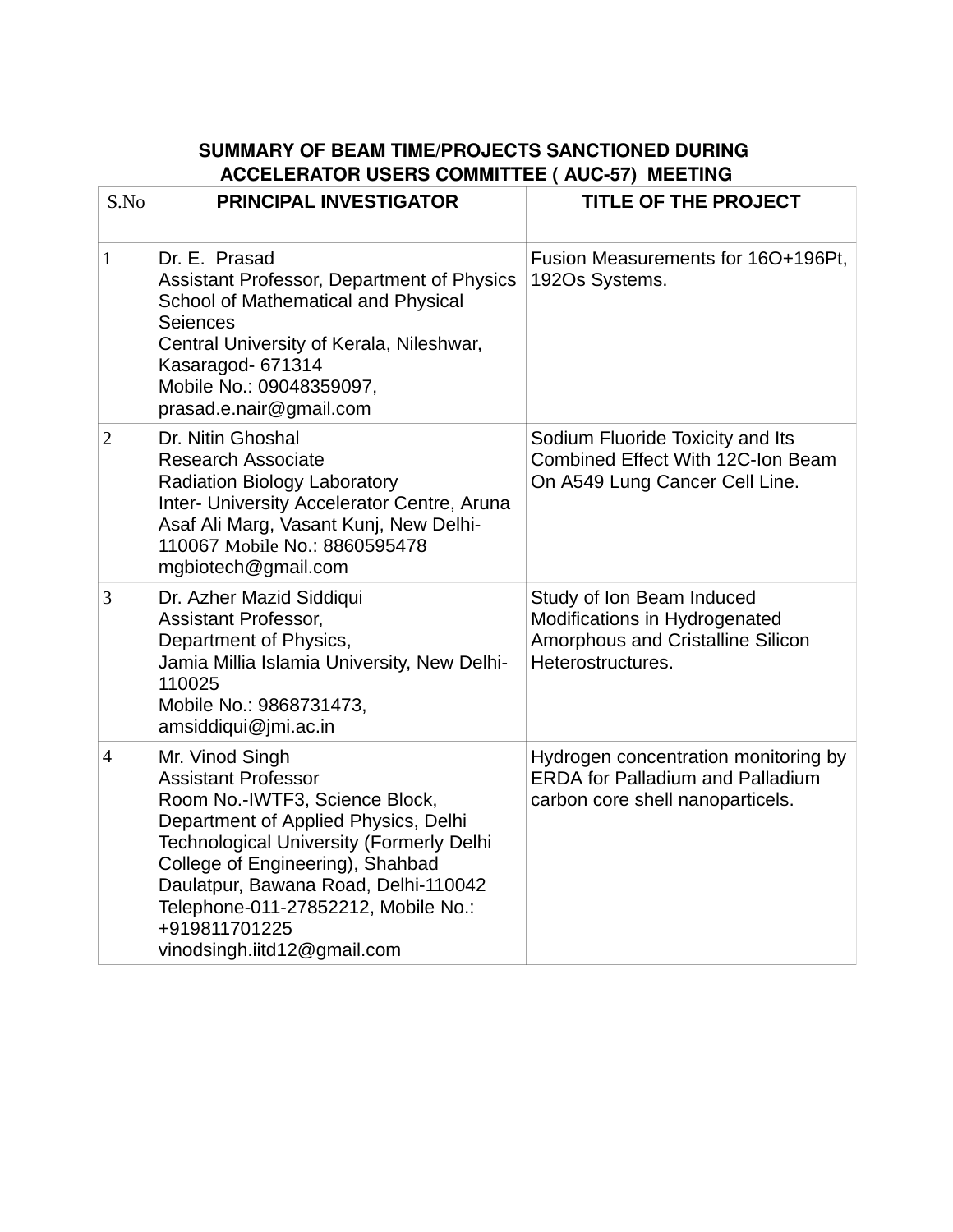| 5 | Dr. Platon Karaseov<br>St. Petersburg Polytechnic University<br>Physical Electronics dept.,<br>29, Polytechnicheskaya str.,<br>195251, St. Petersburg,<br><b>Russian Federation</b><br>Telephone: +78125527516<br>Fax +7 812 552 9516<br>Platon.karaseov@spbstu.ru                                                                                          | Study on formation of highly<br>conducting nanowires by swift heavy<br>ions.                                                   |
|---|-------------------------------------------------------------------------------------------------------------------------------------------------------------------------------------------------------------------------------------------------------------------------------------------------------------------------------------------------------------|--------------------------------------------------------------------------------------------------------------------------------|
| 6 | Dr. Christelle Schmitt<br><b>Scientist (CNRS)</b><br>Grand Accélérateur National d'Ions Lourds,<br>Caen, FRANCE<br><b>Physics Group</b><br>GANIL, Boulevard Becquerel,<br>BP 55027,<br>Caen Cedex 05, FRANCE<br>Pin Code: 14076<br>Telephone: +33231454539<br>Mobile No.: +33668245557<br>Fax: +33231454421<br>schmitt@ganil.fr                             | Insight into the origin of asymmetric<br>low- energy fission in the region of<br>Mercury.                                      |
| 7 | Dr. Rakesh Kumar<br><b>Scientist-F</b><br><b>GDA/ INGA Group</b><br>Inter- Univeristy Accelerator Centre, Aruna<br>Asaf Ali Marg, Old JNU Campus, PO-<br>10502,<br>New Delhi-110067<br>Telephone- 26892603 (O)<br>26139621 (R)<br>Mobile No.: 9868207046<br>Fax: 011-26893666<br>rakuiuac@gmail.com                                                         | Re-measurement of transition<br>probability of Sn isotopes by Coulomb<br>excitation.                                           |
| 8 | Dr. Stefan Neumeier<br><b>Senior Scientist</b><br>Forschungszentrum Juelich GmbH<br>Institute of Energy and Climate Research<br>IEK-6: Nuclear Waste Management Leo-<br>Brandt-Str.<br>Juelich (Germany)<br>Pin Code- 52425<br>Telephone: +492461612752 (O)<br>+492102702818 (R)<br>Mobile: +491777878463<br>Fax: +492461612450<br>s.neumeier@fz-juelich.de | Structural in-situ investigations on<br>(La, Eu) PO4 and<br>(La, Gd) PO4 solid solution series<br>under heavy ion irradiation. |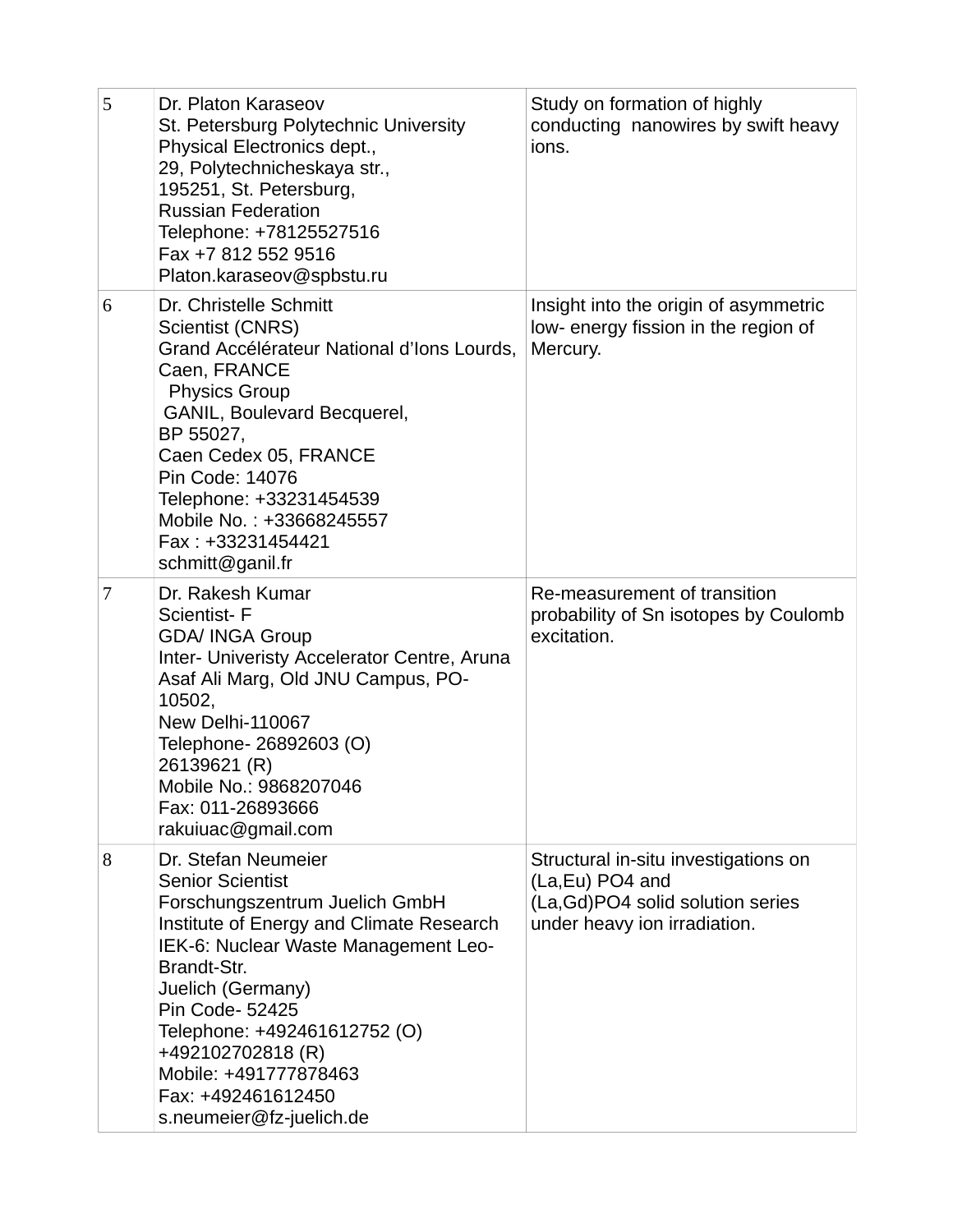| 9  | Dr. Anil Dhawan<br>Associate Prof. & Head,<br><b>Physics Department</b><br>Anand International College of Engineering,<br>Near Kanota, Agra Road, Jaipur<br>Pin Code: 303012<br>Telephone: 01429234994/95<br>Mobile: 9829276707<br>dr.anildhawan11@gmail.com<br>anil.dhawan@anandice.ac.in                              | Effect of swift heavy ions irradiation at<br>elevated temperature on structure<br>sensitive properties of newly<br>developed Zr- based metallic glasses.    |
|----|-------------------------------------------------------------------------------------------------------------------------------------------------------------------------------------------------------------------------------------------------------------------------------------------------------------------------|-------------------------------------------------------------------------------------------------------------------------------------------------------------|
| 10 | Dr. Debasish Datta<br><b>Assistant Professor</b><br>Department of Pysics,<br><b>Presidency Univeristy</b><br>86/1, College Street,<br>Kolkata-700073<br>Telephone- (033)-22573770 (O)<br>Mobile: 9433462745<br>debasish.physics@presiuniv.ac.in                                                                         | Study of the effect of swift heavy ion<br>irradiation on size-selected metal<br>nanocluster thin films.                                                     |
| 11 | Dr. H. P. Sharma<br><b>Associate Professor</b><br>Department of Physics, Banaras Hindu<br>University,<br>Varanasi-221005,<br>Mobile: 09336063074<br>hpsharma 07@yahoo.com                                                                                                                                               | Life time measurement in 139Pm.                                                                                                                             |
| 12 | Mr. Shammi Verma<br>Research Scholar/ Project Assistant<br>IUAC, Aruna Asaf Ali Marg, New Delhi-<br>110067<br>Mobile: 9911314694<br>shammiktl@iuac.res.in,<br>shammiktl@gmail.com                                                                                                                                       | In-Situ Electrical Transport and<br>Defects Study at Surface/ Interfaces of<br>Semiconductor Heterojunction<br>Devices under Energetic Ions<br>Irradiation. |
| 13 | Dr. Prakash Manohar Raole<br><b>Consultant at IPR</b><br>FRMDC Division, Institute for Plasma<br>Research,<br>Plot No. B-185-189, Sector-25,<br>GIDC, Gandhinagar-382044, India.<br>Pin Code: 382044<br>Telephone: 079-23281002 (O)<br>079-26860175(R)<br>Mobile: 09825687424<br>Fax: 079-23962277<br>pmraole@gmail.com | Studies on ion irradiation induced<br>micro-structure evolution in Tungsten<br>and its alloy for applications in fusion<br>reactor.                         |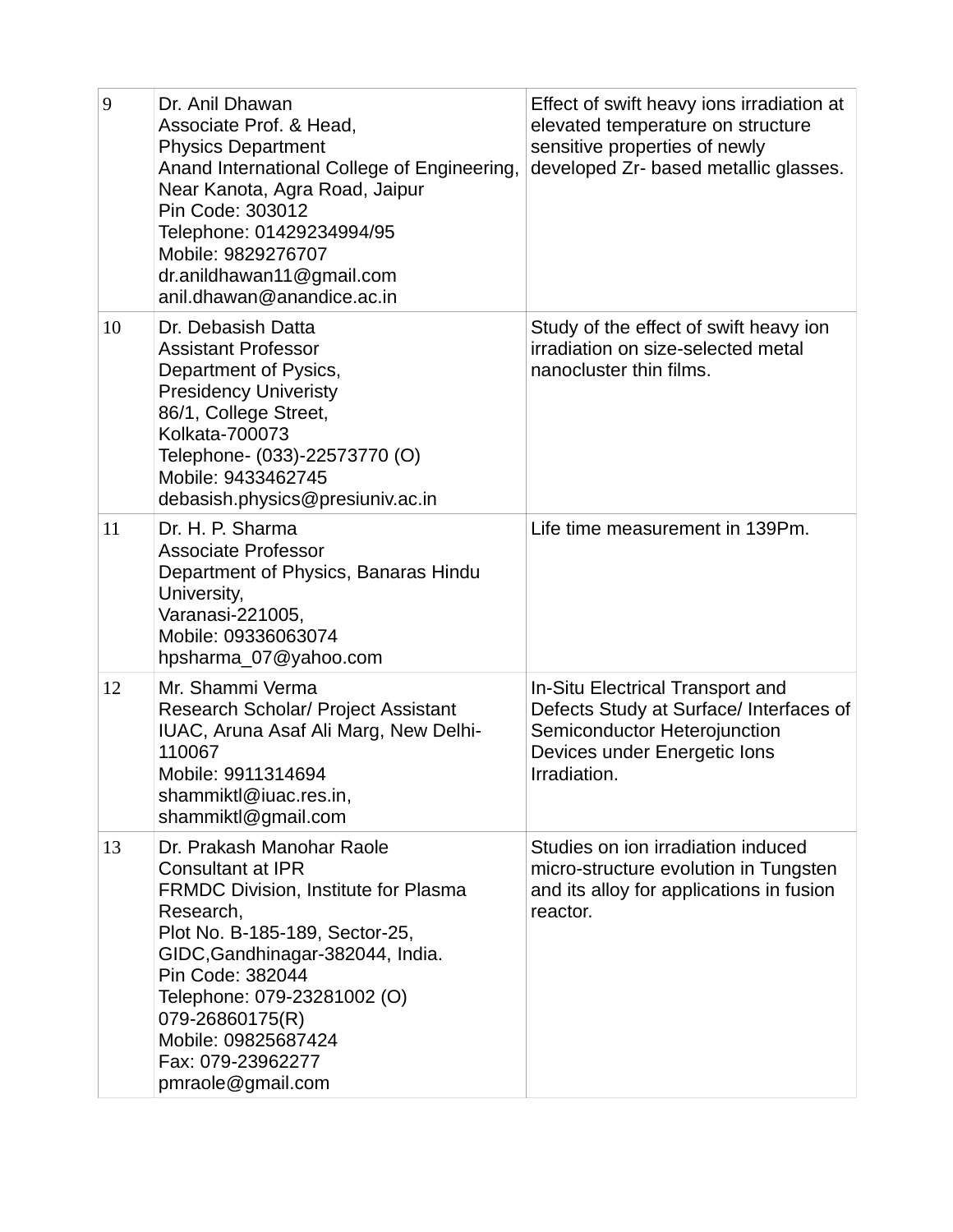| 14 | Dr. Kaushik Banerjee<br>Scientific Officer (E)<br>Variable Energy Cyclotron Centre<br>Physics Group,<br>1/AF; Bidhannagar, Kolkata<br>Pin Code- 700064<br>Telephone: 033 2318-2424 (O)<br>Fax: 03323346871<br>kaushik@vecc.gov.in                                                                                                                                 | Study of fusion fission dynamics at<br>near barrier energies.                                                                 |
|----|-------------------------------------------------------------------------------------------------------------------------------------------------------------------------------------------------------------------------------------------------------------------------------------------------------------------------------------------------------------------|-------------------------------------------------------------------------------------------------------------------------------|
| 15 | Prof. Maitreyee Nandy<br>Professor<br>Saha Institute Of Nuclear Physics, 1/AF<br>Bidhannagar,<br>Kolkata-700064<br>Telephone: 033-23375345 extn: 1213 (O)<br>033-25568409 (R)<br>Mobile: 09831315117<br>Fax 033-23374637<br>maitreyee.nandy@saha.ac.in                                                                                                            | Neutron angular distribution in heavy<br>ion reaction - precompound emission,<br>mean field and two-body scattering.          |
| 16 | Dr. Y.C. Goswami<br><b>Associate Prof. in Physics</b><br>School of Physical Sciences, ITM University<br>Gwalior,<br>Opposite Sithouli Railway station, Jhansi<br>road, Turari Gwalior (M.P.)<br>Pin- 474001<br>Telephone: 0751-26560667 -216 (O)<br>0751-2426544(Residence)<br>Mobile: 09425121044<br>y goswami@yahoo.com,<br>yogeshc.goswami@itmuniversity.ac.in | To study the surface emission<br>enhancement of chemically tailored<br>chalcogenide Metal oxide<br>nanostructures.            |
| 17 | Dr. A. M. Vinodkumar<br><b>Associate Professor</b><br>University of Calicut/ IUAC<br>Department of Physics, Calicut University<br>Kerala - 673635<br>Telephone: 0494-2120132 (R)<br>Mobile: 09645078924<br>attukalathil@gmail.com                                                                                                                                 | Enhancement/No enhancement of<br>sub-barrier fusion cross sections by<br>neutron transfer with positive/negative<br>Q values. |
| 18 | Dr. Adya Prashad Mishra<br><b>Scientist</b><br>Atomic and Molecular Physics Division,<br>Bhabha Atomic Research Centre,<br>Trombay, Mumbai - 400 085<br>Telephone: +91 -22 25595082 (O)<br>09867759332 (R)<br>amishra@barc.gov.in                                                                                                                                 | Triply excited states in Li-like high Z<br>ions.                                                                              |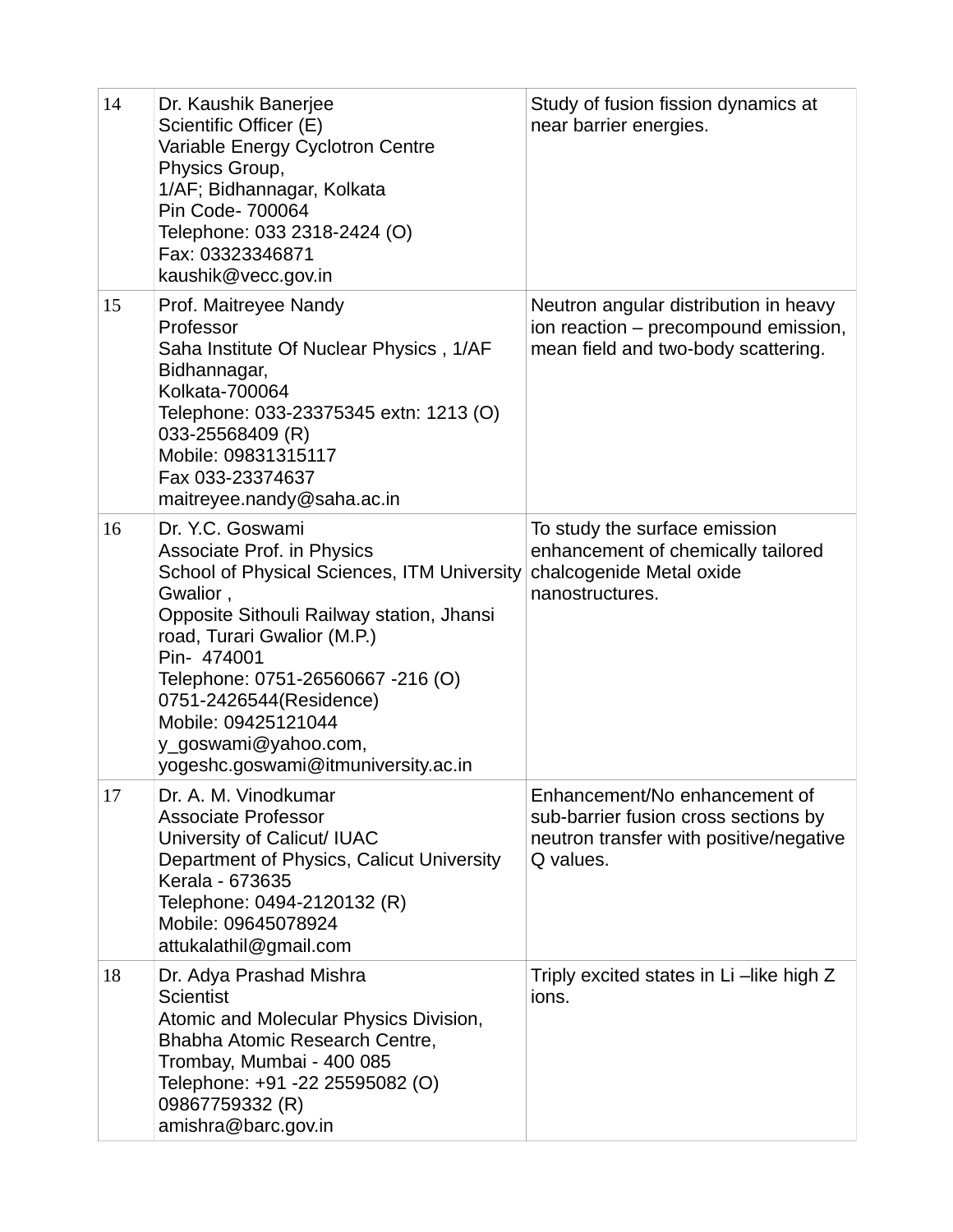| 19 | Dr. Tapan Nandi<br>Scientist-F<br>Inter University Accelerator Center,<br>Aruna Asaf Ali Marg,<br>New Delhi- 110067<br>Telephone: 8207(Extn.)<br>Mobile: 9868623816<br>nanditapan@gmail.com                                                                                                   | X-Ray Spectroscopy: An Experimental<br>Method To Measure Charge State<br>Distribution of Beam Foil Plasma.         |
|----|-----------------------------------------------------------------------------------------------------------------------------------------------------------------------------------------------------------------------------------------------------------------------------------------------|--------------------------------------------------------------------------------------------------------------------|
| 20 | Dr. Yashpal Singh Katharria<br>Asst. Professor<br>Department of Physics<br>Central University of Rajasthan,<br>Bandarsindri, Rajasthan<br>Pin-305817<br>Telephone: 01463-238 588 (O)<br>08107591910 (R)<br>yashpalk@gmail.com                                                                 | Ion beam induced phase<br>transformation in GaOx thin films.                                                       |
| 21 | Dr. Bivash Ranjan Behera<br>Asst. Prof. in Expt. Nuclear Physics<br><b>Department of Physics</b><br>Panjab University<br>Sector-14, Chandigarh<br>Pin Code- 160014<br>Telephone: 0172-253-4461 (O)<br>Mobile: 9815324956<br>Fax+91 172 2783336<br>bivash@pu.ac.in<br>bivashbehera@yahoo.co.in | Fission cross section measurement at<br>high excitation energy with LINAC.                                         |
| 22 | Prof. Navdeep Goyal<br>Department of Physics,<br>Panjab Univeristy, Chandigarh- 160014<br>Telephone:<br>0172-2541741 (O)<br>0172-2564337 (R)<br>0172-2783336 (R)<br>Mobile: 09216577500<br>ngoyal@pu.ac.in,<br>ngoyalpu@gmail.com                                                             | Investigation of formation of plasmonic<br>metal nanoparticles embedded in the<br>substrate for photovoltaic cell. |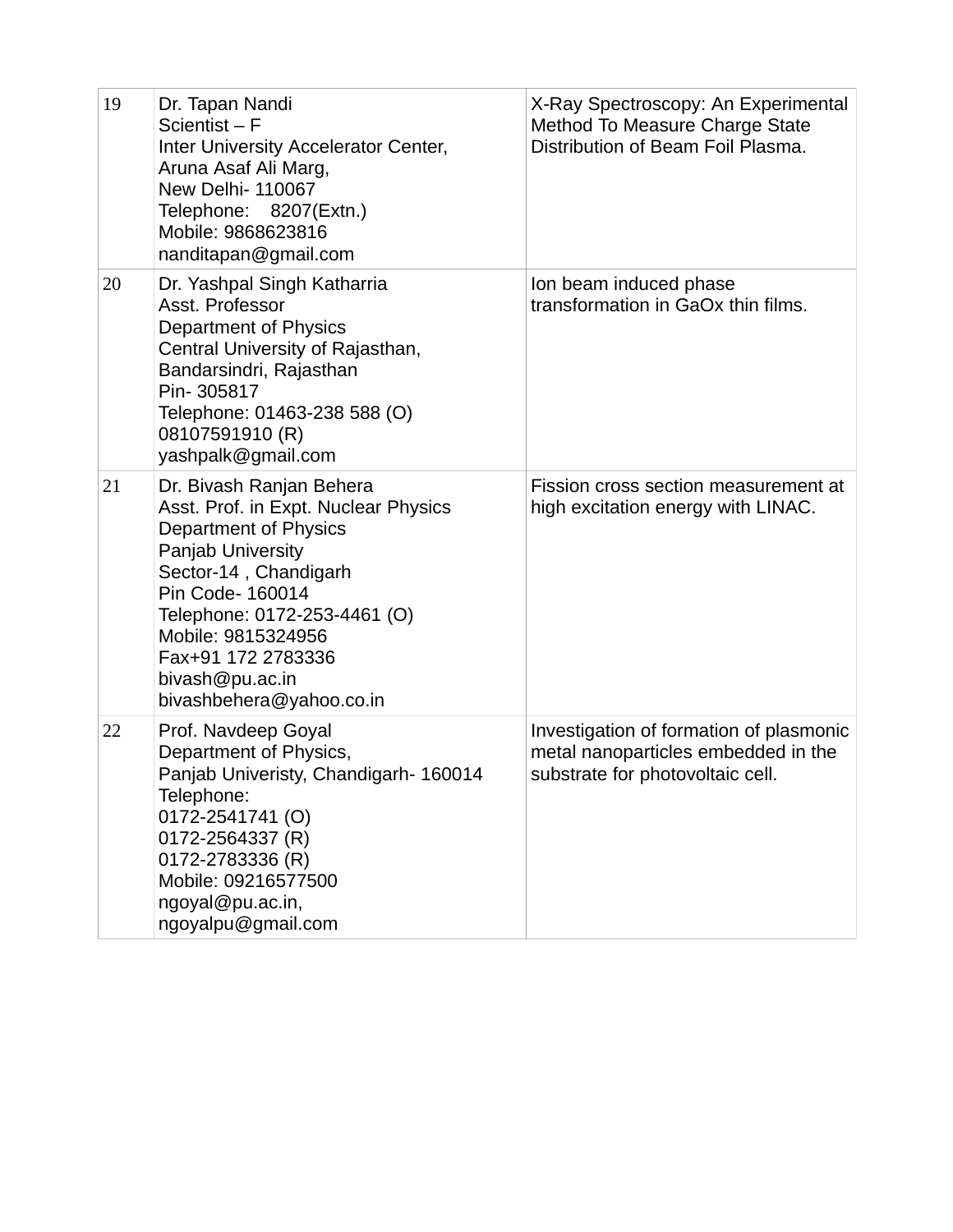| 23 | Dr. Ashok M. Mahajan<br>Professor of Electronics and Registrar,<br>Department of Electronics,<br>North Maharashtra University, Jalgaon<br>(M.S.)-425001<br>Telephone: 0257-2257211/215 (O)<br>0257-2257476 (Lab)<br>Fax: +91-257-2258403/406<br>ammahajan@nmu.ac.in,<br>ammahajan.ele@gmail.com | Study of radiation effect on dielectric<br>thin films for CMOS/ULSI Technology.                                    |
|----|-------------------------------------------------------------------------------------------------------------------------------------------------------------------------------------------------------------------------------------------------------------------------------------------------|--------------------------------------------------------------------------------------------------------------------|
| 24 | Dr. Rahul Tripathi<br><b>Scientific Officer 'F'</b><br>Radiochemistry Division, Bhabha Atomic<br>Research Centre, Mumbai-400085<br>Telephone: 022-25594097 (O)<br>Mobile: 9969510239<br>rahul@barc.gov.in                                                                                       | Measurement of mass distrubution in<br>35Cl+144,154 Sm reactions.                                                  |
| 25 | Prof. Umesh Garg<br>University of Notre Dame<br>Notre Dame, IN 46556 USA<br>umesh.garg.1@nd.edu                                                                                                                                                                                                 | Charactrization of wobbler bands in<br>135 Pr and search for the second<br>phonon wobbler                          |
| 26 | Mr. Saumyajit Biswas<br>C/o. Dr Anagha Chakraborty<br>Department of Physics, Siksha<br>Bhavana, Visva-Bharati,<br>Santiniketan - 731235, West Bengal<br>Mobile: 09475217491<br>anagha.chakraborty@visva-bharati.ac.in                                                                           | <b>Fusion Studies with Quasi Elastic</b><br>Scattering Measurements.                                               |
| 27 | Mr. Amarnadh R U<br>C/o. Dr. G. Gopkumar,<br>Assitant Professor, Department of Physics,<br>University College, Thiruvananthapuram-<br>695034<br>Mobile No.: 08281241830<br>amarnadh2010@rediffmail.com                                                                                          | Studies on fusion and fission reactions<br>involving actinide compound nuclei at<br>sub and near barrier energies. |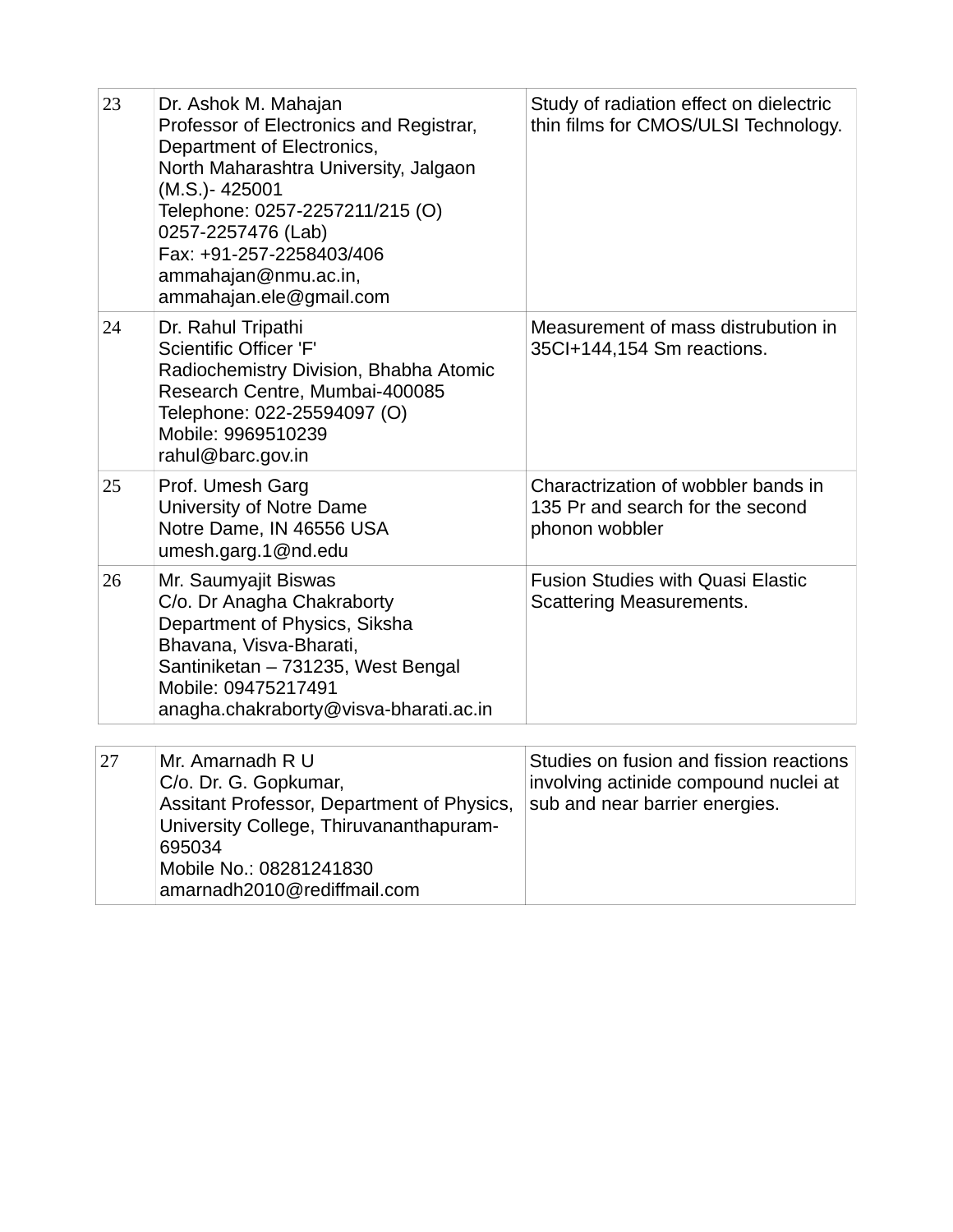| 28 | Mr. Lokesha H.S<br>C/o. Dr. K.R. Nagabhushana<br>Junior Research Fellow,<br>Physics R &D Center,<br>PES Institute of Technology<br>100 feet ring road Banshankari 3rd stage,<br><b>Bangalore</b><br>Bangalore-560 085<br>Phone: 080 - 26721983 Extn. 240<br>Mobile no.: +91 9741584672<br>Fax: 080-26720886<br>e-mail: hslokesh88@gmail.com | Swift Heavy Ion Induced Structural<br><b>Modification and Luminescence</b><br>Properties of Nanocrystalline Zirconia. |
|----|---------------------------------------------------------------------------------------------------------------------------------------------------------------------------------------------------------------------------------------------------------------------------------------------------------------------------------------------|-----------------------------------------------------------------------------------------------------------------------|
| 29 | Ms. Shiwani Sharma<br>C/o. Dr. Puneet Sharma, Associate<br>Professor<br>School of Physics and Material Science,<br>Thapar University, Patiala -147004<br>(Punjab)<br>Mobile: +91 9779533474<br>puneet.sharma@thapar.edu,<br>dopuneet@gmail.com                                                                                              | Effect of Ion irradiation on multiferroic<br>properties of pure and Gd-Co<br>substituted BiFeO3 thin films.           |
| 30 | Ms. Pallavi Srivastava<br>C/o. Prof. (Mrs.) C. M. Chaturvedi<br>Department of Zoology, Banaras Hindu<br>Univerisy, Varanasi- 221005 (U.P.)<br>Telephone: 0542-6702506<br>Mobile: 09415819473<br>cmcbhu@gmail.com                                                                                                                            | Radiation Induced Biological Effects<br>on Mammalian System.                                                          |
| 31 | Mr. Md. Alibordi<br>C/o. Dr. Ranjana Goswami / Associate<br>Professor & Head of the Departments of<br>Applied Sciences & Humanities,<br>Department of Physics,<br>B.P.Poddar Institute of Management and<br>Technology,<br>137, V.I.P. Road, Poddar Vihar, Kolkata-<br>700052<br>Mobile: 9903185157,<br>hodbasicsc1@gmail.com               | Spectroscopic study of-<br>109,111,113Sb.                                                                             |
| 32 | Ms. Amandeep kaur<br>C/o. Dr. Atul Khanna<br>Department of Physics,<br>Guru Nanak Dev Univeristy, Amritsar-<br>143005<br>Mobile No.: 9464665510<br>sandhuaman13@rediffmail.com<br>akphysics@yahoo.com                                                                                                                                       | Study of the Structural, Optical and<br>Thermal Properties of Tellurite and<br><b>Borotellurite Glasses.</b>          |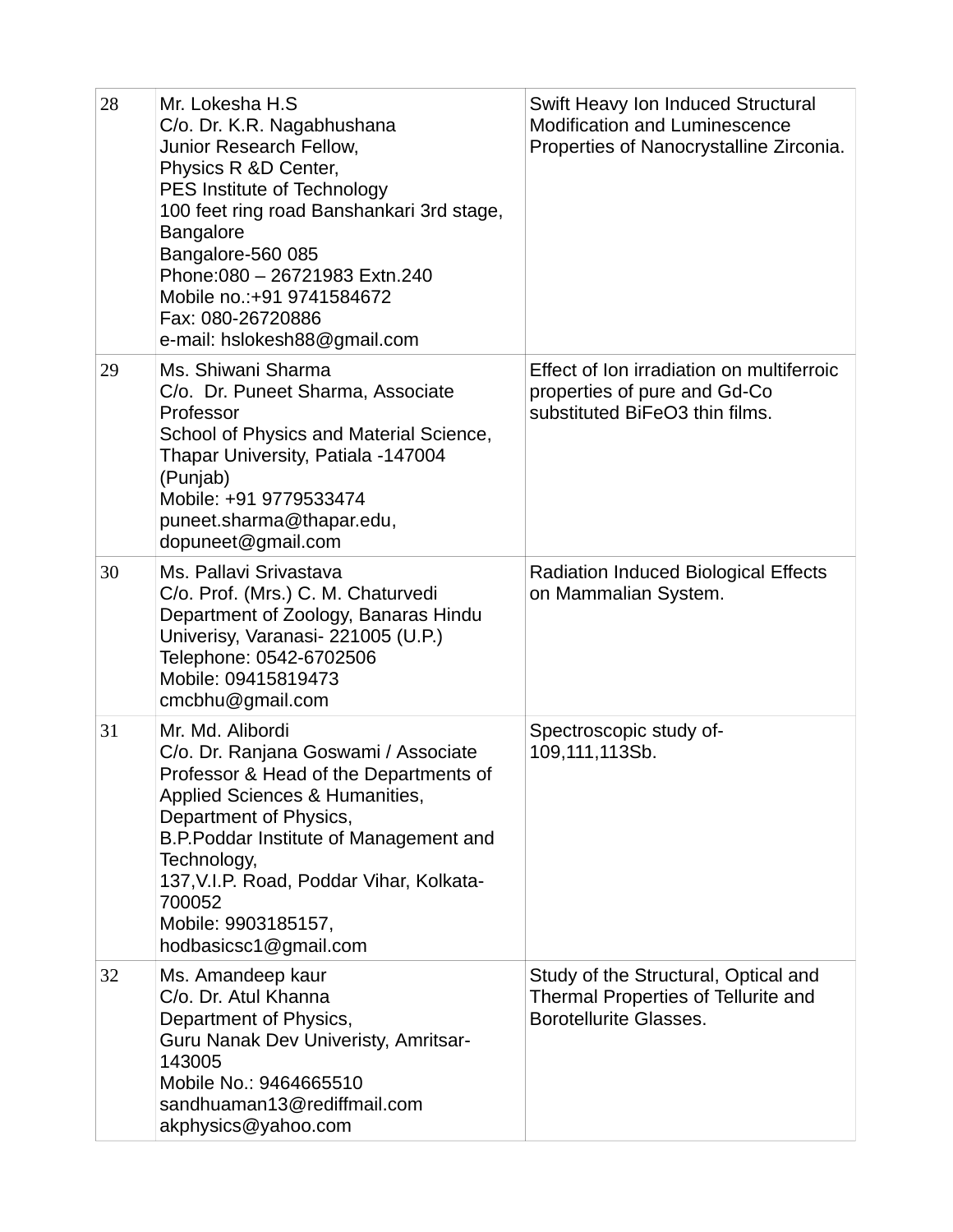| 33 | Mr. Parswajit Kalita<br>C/o. Dr. Santanu Ghosh<br>Physics, IIT Delhi - 110016<br>Telephone: 91-11-26591348<br>santanu1@physics.iitd.ernet.in                                                                                          | Study of Radiation Stability of Oxide<br>and Nitride Films for Energy Related<br>Applications.                                         |
|----|---------------------------------------------------------------------------------------------------------------------------------------------------------------------------------------------------------------------------------------|----------------------------------------------------------------------------------------------------------------------------------------|
| 34 | Mr. Rohtash Kumar<br>C/o. Dr. S. Patnaik/ Professor<br><b>School of Physical Science</b><br><b>JNU Delhi- 110067</b><br>Mobile: 09013965119<br>spatnaik@mail.jnu.ac.in                                                                | Nanostructure- Dielectric Properties<br>relationship in Lead free Relaxor<br>Ferroelectrics Using Transmission<br>Electron Microscopy. |
| 35 | Mr. M. Dhanunjaya<br>C/o. Dr. S.V.S Nageswara Rao<br><b>School of Physics</b><br>University of Hyderabad<br>Hyderabad-500046<br>Telephone: 040 23134329 (Off.) Mob:<br>9441173473<br>nageshphysics@gmail.com,<br>svnsp@uohyd.ernet.in | Swift Heavy Ion induced modification<br>of Metal and Semiconductor<br>Nanoparticals embedded in HfO2<br>Dielectric matrics.            |
| 36 | Mr. Ajay Kumar<br>C/o. Dr. Vivek Kumar Shukla<br>School Of Vocational Studies and Applied<br>Science<br>Dept. Of Applied Physics,<br><b>GBU Greater Noida,</b><br>Pin-201308<br>Telephone: 1202344348<br>vkshuk@gmail.com             | Effect of micro structure and<br>temperature on the behaviour of<br>pyrochlore irradiated with swift heavy<br>ion.                     |
| 37 | Ms. Merry Gupta<br>C/o. Dr. S. S. Ghumman<br>SLIET, Longowal (Punjab)-148106<br>Mobile: 9463330793<br>s ghumman@yahoo.com                                                                                                             | Studies of ion beam induced effects on<br>zirconolite using TDPAC Technique.                                                           |
| 38 | Mr. Pawan Kumar<br>C/o. Dr. Fakir Chand<br>Dept. of Physics<br>Kurukshetra Univeristy,<br>Kurukshetra - 136119<br>Mobile: 09466481420<br>fchand@kuk.ac.in                                                                             | Mn doped Cerium Oxide: Ion<br>Irradiation and Cheracterization.                                                                        |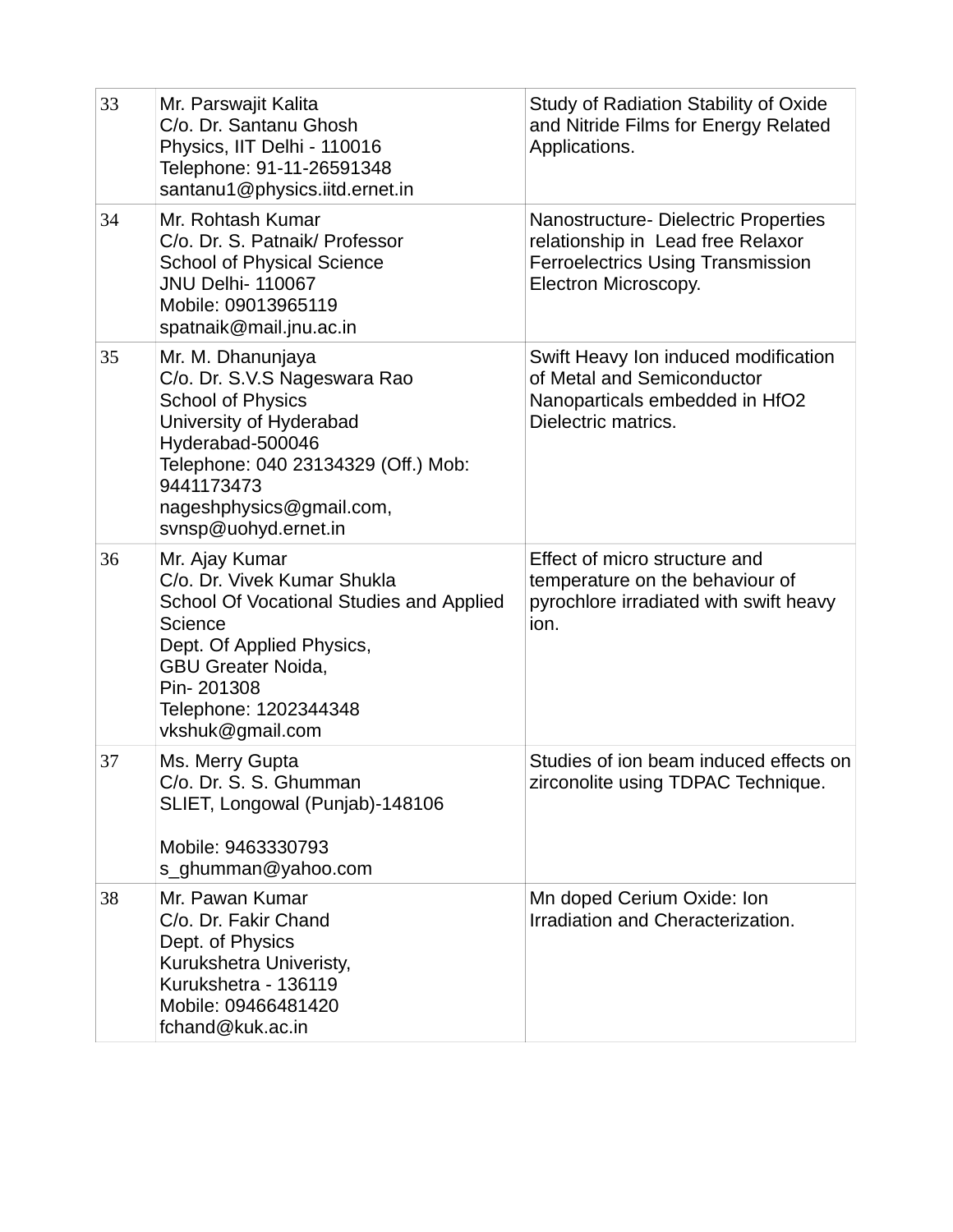| 39 | Ms. Kshetrimayum Rojeeta Devi<br>C/o. Dr. Suresh Kumar<br>Deptt. Of Physics & Astrophysics<br>Univeristy of Delhi- 110007<br>Mobile: 9718321003, 9971474674<br>sursvmk123@gmail.com                                                                                                      | <b>High Spin Features of Nuclear</b><br>Structure in Mass A~130 Region.                                                      |
|----|------------------------------------------------------------------------------------------------------------------------------------------------------------------------------------------------------------------------------------------------------------------------------------------|------------------------------------------------------------------------------------------------------------------------------|
| 40 | Ms. Trupti Sharma<br>C/o. Dr. Rahul Singhal<br><b>Assistant Professor</b><br>Department of Physics<br>Malaviya National Institute of Technology,<br>Jaipur, JLN Marg, Malviya Nagar,<br>Rajasthan<br>Pin: 302017<br>Telephone: 0141-2713552<br>Mobile: 9352992762<br>rahuliuac@gmail.com | Fabrication of nanowires of conjugated<br>polymer P3HT, PTB7, PCBM, P3HT-<br>PCBM etc. by using high energy ion<br>beam.     |
|    |                                                                                                                                                                                                                                                                                          |                                                                                                                              |
| 41 | Dr. Anant Pandey<br><b>Assistant Professor of Physics</b><br>Shri Venkateswara College, University of<br>Delhi, Delhi-110021<br>Telephone- 011-24112196 (O)<br>011-22773398 (R)<br>Mobilo No · 0011790E0E                                                                                | Synthesis and Characterization of<br>Energy Independent<br><b>Thermoluminescent Materials for</b><br>Dosimetry of Ion Beams. |

|    | Mobile No.: 9811720585<br>Fax: 011-24118535<br>drpandey@gmail.com<br>apandey@svc.ac.in                                                                                                                                                                                                |                                                                                                                                             |
|----|---------------------------------------------------------------------------------------------------------------------------------------------------------------------------------------------------------------------------------------------------------------------------------------|---------------------------------------------------------------------------------------------------------------------------------------------|
| 42 | Dr. Balbir Singh kaith<br>Professor<br>Department of Chemistry<br>Dr. B. R. Ambedkar national Institute of<br>Technology, Jalanchar- 144011 (Punjab)<br>Telephone: 0181-2690301 (Extn. 2205)<br>Mobile: 09780684883<br>Fax: 0181-2690932<br>bskaith@yahoo.co.in<br>kaithbs@nitj.ac.in | y- Radiation Induced Sysnthesis of<br>Super- absorbents and impact of Swift<br>Heavy Ion Bombardment on the<br>Physico+Chemical Properties. |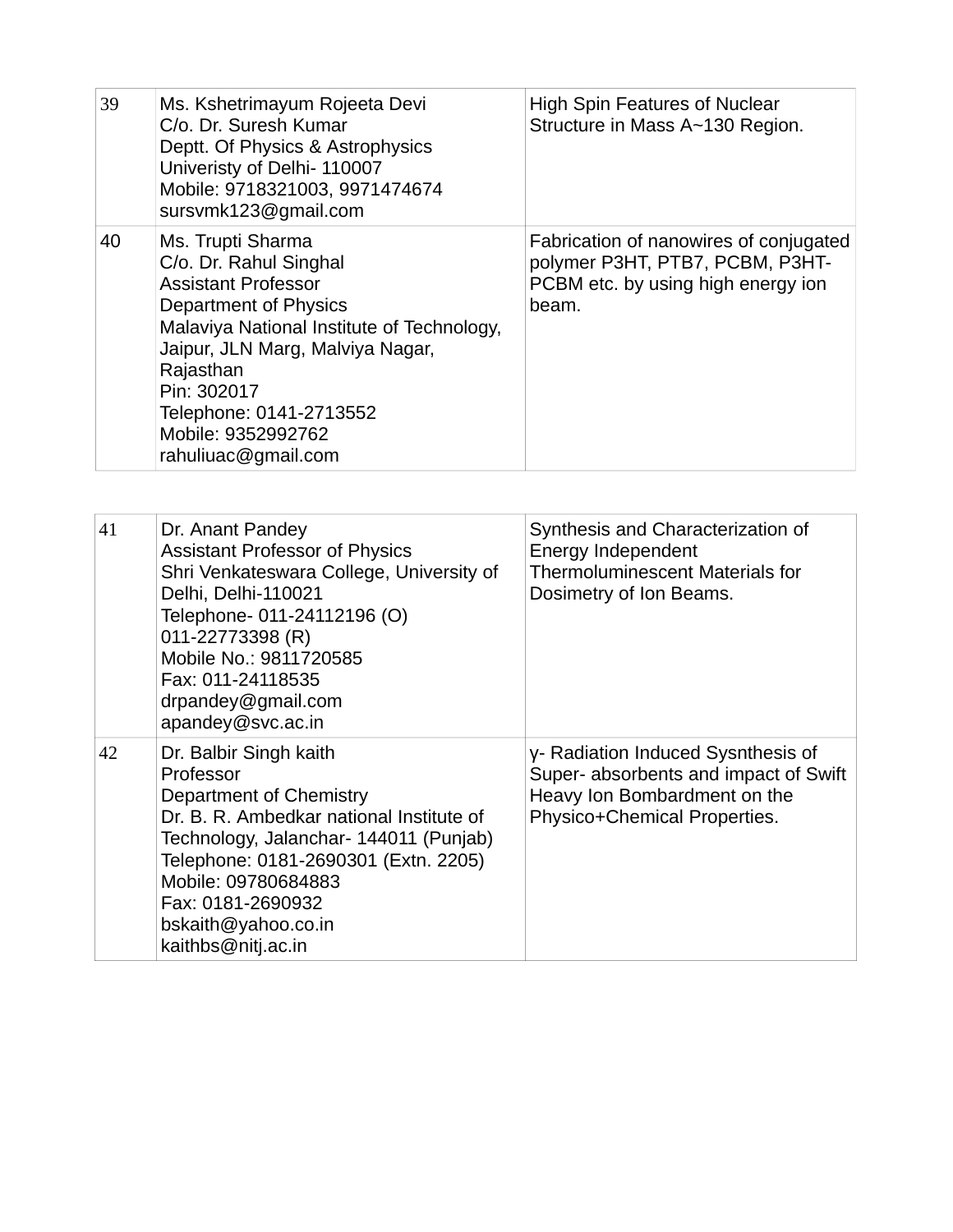| 43 | Dr. Kamlesh Vasantrao Dabre<br><b>Assistant Professor</b><br>ACS College, Koradi,<br>Nagpur, Maharashtra-441111<br>Telephone: 07109-262525 (Off.)<br>Mobile: +918087214260<br>kamleshdbr@yahoo.com<br>kamlesh.dabre45@gmail.com<br>kamleshdabre@hotmail.com<br>kamleshdabre@gmail.com                     | Development and<br>thermoluminescence study of low Zeff<br>materials for ion beam dosimetry.                                             |
|----|-----------------------------------------------------------------------------------------------------------------------------------------------------------------------------------------------------------------------------------------------------------------------------------------------------------|------------------------------------------------------------------------------------------------------------------------------------------|
| 44 | Dr. Om Prakash Sinha<br><b>Associate Professor</b><br>Amity Institute Of Nanotechnology,<br>Amity Univ., U.P.,<br>Noida-221003<br>Telephone: + 91-120-4392128 (Off.)<br>+91-11-28742278 (Res.)<br>Mob.: +91-9999625243; +91-9868331754<br>Fax: +91-120-4392502<br>opsinha@amity.edu;<br>sinhaop@gmail.com | Li / Mg doped semiconducting metal<br>oxide<br>nanostructures( ZnO, TiO2, etc) for<br><b>Efficient Organic Light Emitting</b><br>Diodes. |
| 45 | Dr. P. Matheswaran<br><b>Assistant Professor</b><br>Department of Physics,<br>Kongunadu Arts and Science College, GN<br>Mills (PO), Coimbatore<br>Pin-641029<br>Telephone: 0422-2642095 (O)<br>Mobile: 08489622002<br>Fax: 0422-2644452<br>mathesphy@gmail.com                                            | Phase Change Memory Properties of<br>SHI irradiated metal chalcogenide thin<br>films.                                                    |
| 46 | Dr. Ashok Kumar<br><b>Assistant Professor</b><br>Department of Phyiscs, Panjab University,<br>Chandigarh,<br>Pin-160014<br>Telephone: 0172-253-4461 (O)<br>0172-2725728 (R)<br>Mobile: 09041908468<br>ashok@pu.ac.in                                                                                      | Life time measurements in 104-112Cd<br>nuclei using Recoil Distance Doppler<br>Shift Method.                                             |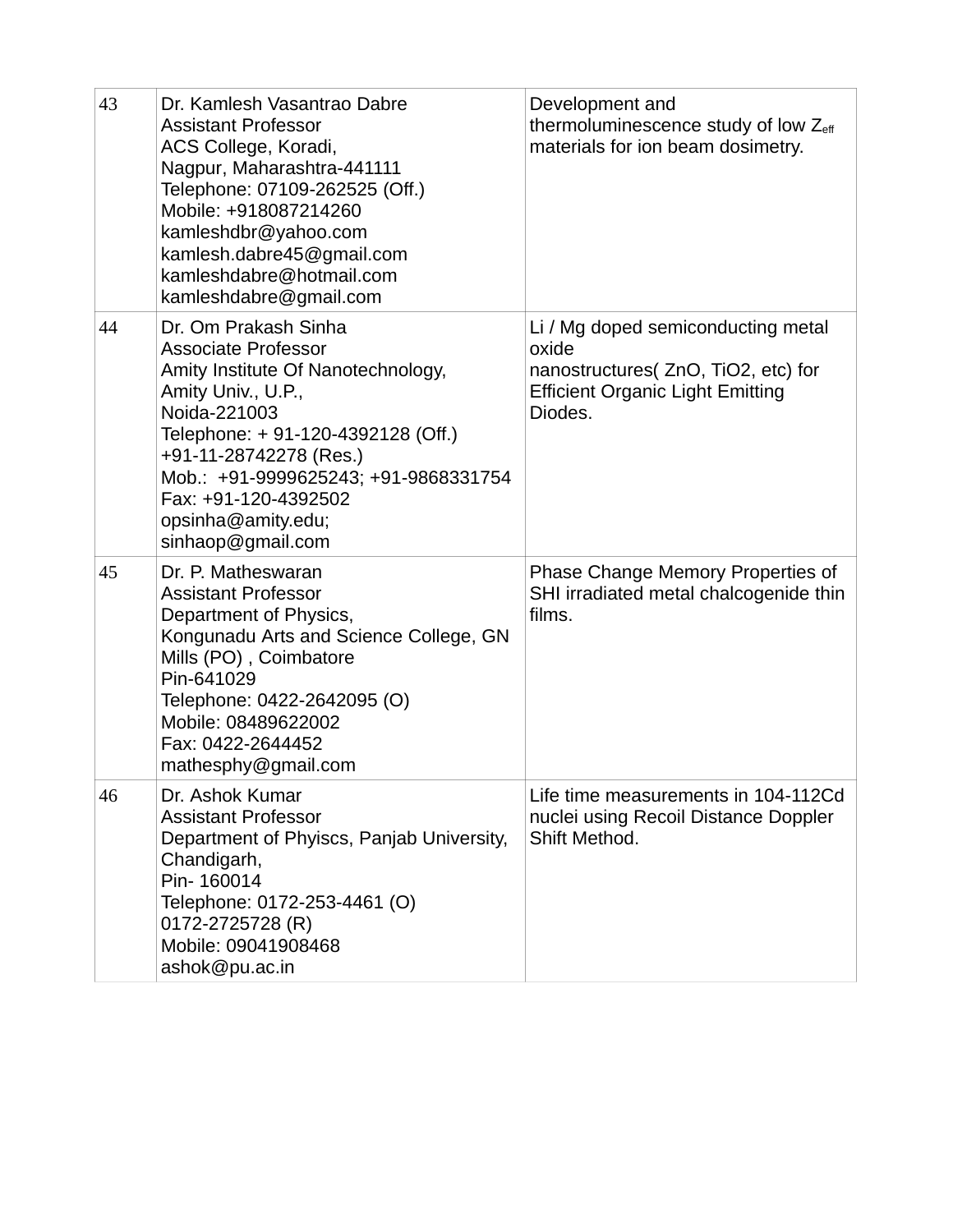| 47 | Dr. S. Balakrishnan<br>Professor<br>School of Physical. Chemical & Applied<br><b>Sciences</b><br>Department of Earth Sciences<br>Pondicherry University. Pondicherry<br>Pin-605014<br>Telephone:<br>0413-265 4424(O)<br>0413-2256671 (R)<br>Mobile No.:<br>+91-9442256671<br>balakrishnan.srinivasan@gmail.com<br>sbala.esc@pondiuni.edu.in | Estimation of Denudation rate in<br>Krishna River Basin using 10Be/9Be<br>AMS analysis on river water and<br>sediment samples. |
|----|---------------------------------------------------------------------------------------------------------------------------------------------------------------------------------------------------------------------------------------------------------------------------------------------------------------------------------------------|--------------------------------------------------------------------------------------------------------------------------------|
| 48 | Dr. N. A. Shah<br>Professor,<br>Department of Physics,<br>Saurashtra Univeristy,<br>Rajkot, Gujrat<br>Pin-360005<br>Telephone: +91-281-2588428 (O)<br>+91-281-2562377 (R)<br>Mobile: +91-9099939450<br>Fax: +91-281-2586983<br>snikesh@yahoo.com                                                                                            | Swift Heavy Ion (SHI) Irradiation<br>Studies on Doped YMnO3 Based Thin<br>Film Devices.                                        |
| 49 | Dr. Keshav Deo Verma<br>Associate Professor & Chairman,<br>Material Science Research Laboratory,<br>Department of Physics,<br>S. V. (P. G.) College,<br>(Affiliated to Dr. B. R. Ambedkar Univeristy,<br>Agra, Formerly Agra Univeristy, Agra)<br>Aligarh-202001 (U.P.)<br>Telephone: 09457195190<br>dr.kdverma1@gmail.com                  | Effect of SHI irradiation on<br>molybdenum oxide thin films and<br>nanostructures.                                             |
| 50 | Dr. Sanjeev Gautam<br><b>Assistant Professor in Physics</b><br>Dr. SSBhatnagar University Institute of<br>Chemical Engineering & Technology,<br>Panjab University Chandigarh -160014<br>Telephone: 0172-2541241 (O)<br>0172-2537901 (R)<br>0172-2625920, 0172-2783336<br>Mobile: 09779713212<br>sgautam71@gmail.com;<br>sgautam@pu.ac.in    | Irradiation induced interface and<br>magnetic properties of Zinc ferrite/<br>insulator/cobalt<br>ferrite heterostructures.     |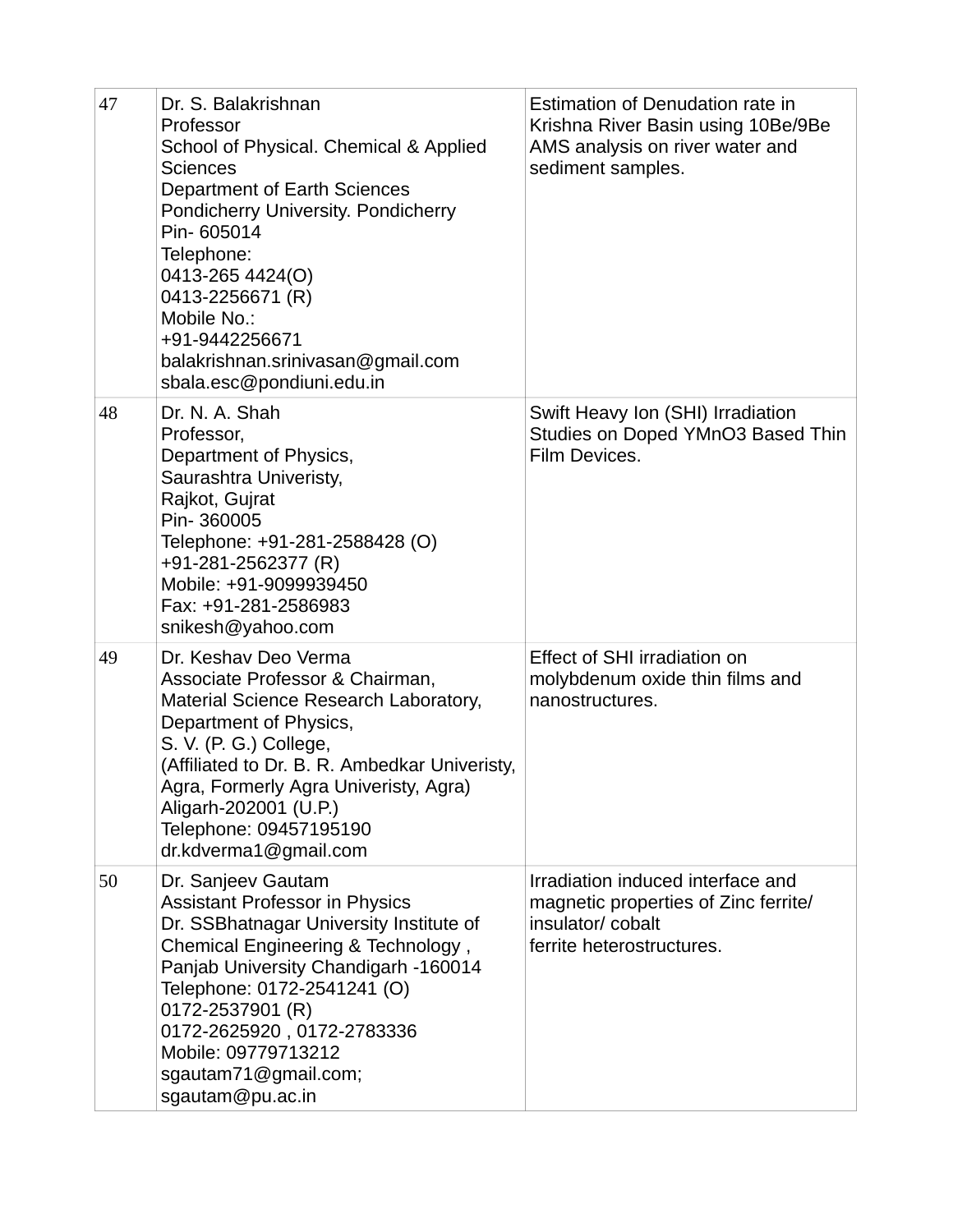| 51 | Dr. Ruma Ray<br>Assistant Professor,<br>Department Of Physics, Gurudas College,<br>1/1 Suren Sarkar Road, Kolkata -<br>7000054, W.B.<br>$(033)$ 2370 - 3841 (Office)<br>09836641390 (Mob)<br>me.rumaray@gmail.com                                    | Studies on the influence of ion beam<br>irradiation coupled with gamma<br>irradiation on the behaviour of high<br>melting<br>thermoplastics and polymer<br>nanocomposites. |
|----|------------------------------------------------------------------------------------------------------------------------------------------------------------------------------------------------------------------------------------------------------|----------------------------------------------------------------------------------------------------------------------------------------------------------------------------|
| 52 | Dr. S. V. S. Nageswara Rao,<br><b>Associate Professor</b><br>School of Physics, University of<br>Hyderabad, Gachibowli, Hyderabad<br>Telephone: 040-23134329 (O)<br>040-23033018 ®, Mobile: 09441173473<br>Fax 04023010227<br>nageshphysics@gmailcom | Effects of swift heavy ion irradiation on<br>the structural and optical properties of<br>Si nanoparticles and<br>nanostructures prepared by different<br>methods.          |
| 53 | Dr. Shashank N. Kane<br>Professor<br>School of Physics, D. A. University<br>Khandwa Road, Indore (M. P.)<br>Telephone: +91 - 731-2467028 (O)<br>$+91 - 7312421437$ (R)<br>Mobile: +91 - 9893377409<br>Kane sn@yahoo.com                              | Effect of swift heavy ion irradiation<br>(SHI) on structural and magnetic<br>properties of nanocrystalline spinel<br>ferrites.                                             |
| 54 | Dr. Ajit Kumar Patra<br><b>Assistant Professor</b><br>Department of Physics,<br>Central Univeristy of Rajasthan, NH-8,<br>Bandarsindri Dist: Ajmer, Rajasthan-<br>Telephone: 01463-238588 (O)<br>Mobile: 09610330623<br>a.patra@curaj.ac.in          | Effect of swift-heavy ions on magnetic<br>and transport properties of Heusler<br>alloys.                                                                                   |
| 55 | Dr. Hysen Thomas<br><b>Assistant Professor in Physics</b><br>Christian College, Chengannur (Affiliated to<br>Univeristy of Kerala), Alappuzha District<br>Pin Code- 689122<br>Telephone: 0479-2452275<br>Mobile: 9446974398<br>hysenthomas@gmail.com | SHI Irradiation studies on Zinc and<br>Cadmium Ferrite Thin Films to<br>Investigate the possible Origin of<br>Magnetism In Disordered Zinc Ferrite<br>Systems.             |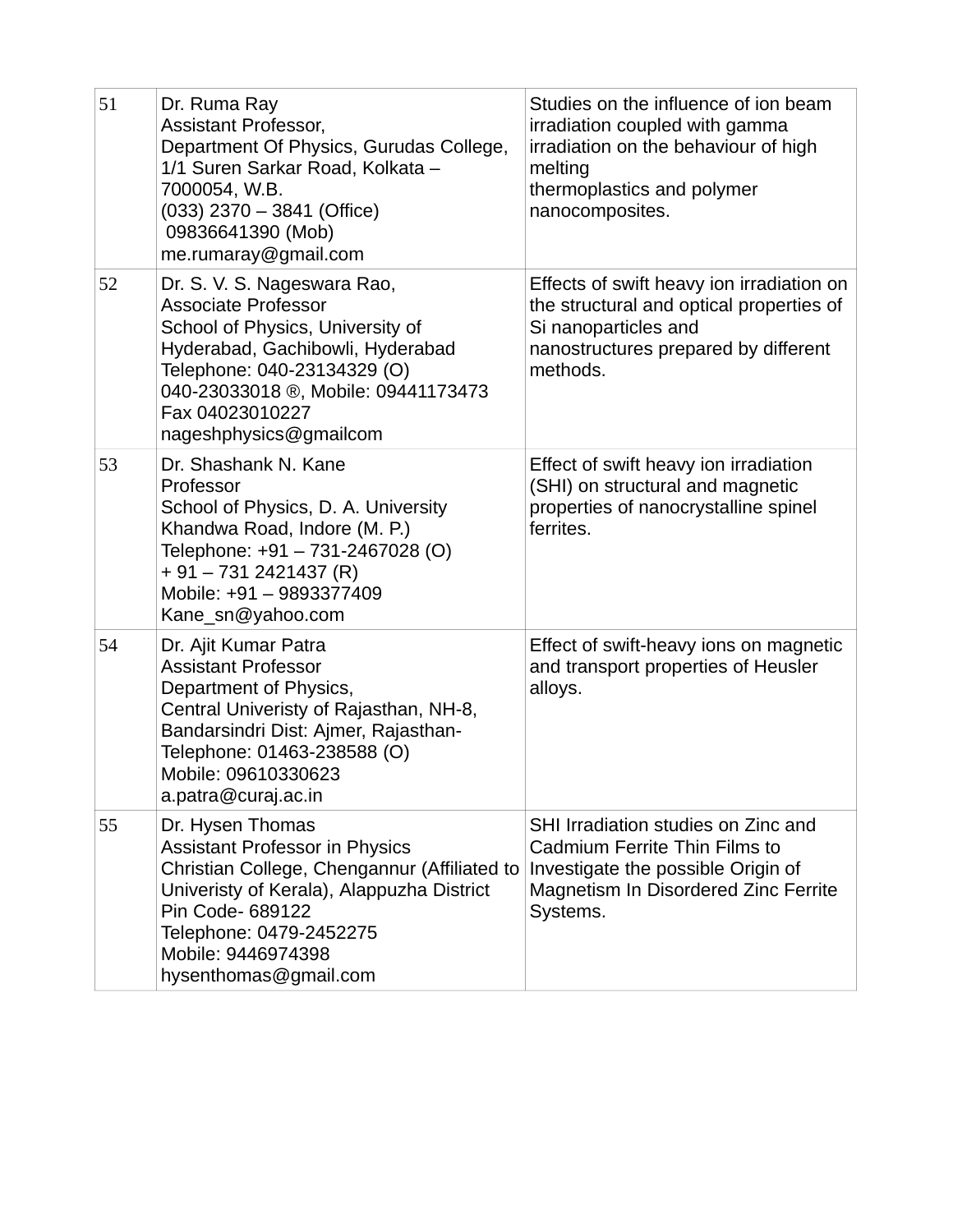| 56 | Dr. R. G. Sonkawade<br>Professor<br>Dept. of Physics,<br>Shivaji University, Kolhapur- 416004<br>Telephone: 0231-2609228<br>Mobile: 09763041193<br>sonkawade@gmail.com                                                                   | Effect of low and high energy<br>irradiation on metal-conducting<br>polymer composite films synthesized<br>by electrochemical route                                                     |
|----|------------------------------------------------------------------------------------------------------------------------------------------------------------------------------------------------------------------------------------------|-----------------------------------------------------------------------------------------------------------------------------------------------------------------------------------------|
| 57 | Dr. Rahul Pal<br>Assistant Professor, Department of<br>Chemistry, Central University of<br>Rajasthan, Bandarsindri<br>Pin Code: 305817<br>Telephone: 9166540971<br>rahul.pal@curaj.ac.in                                                 | Swift heavy ion irradiated transition<br>metal-oxides for fuel cell electrode<br>catalysts.                                                                                             |
| 58 | Dr. Amit Ghosh<br><b>Assistant Professor</b><br>Department of Physiology<br>All India Institute of Medical Sciences,<br>Bhubaneswar Sijua, Dumuduma- Post,<br>Bhubaneswar, Odisha- 751019<br>Mobile: 09438884004<br>amitid2011@gmail.com | Study the synergistic effect of bacterial<br>protein and high-linear energy transfer<br>(LET) radiation in cell culture model:<br>Screening the toxin based<br>radiotherapy sensitizer. |
| 59 | Dr. Ratnesh Gupta<br><b>Professor and Head</b><br>School of Instrumentation, Devi Ahilya<br>University, Indore-452001<br>Telephone: 0731246228 (O)<br>Mobile: 09165360552<br>Fax: 07312465438<br>gratnesh ioi@yahoo.com                  | Study of magnetic, optical and In-situ<br>electrical properties of metal- oxide<br>films prepared by pulsed laser<br>deposition.                                                        |

## **LOW ENERGY ION BEAM FACILITY**

| S.No | <b>PRINCIPAL INVESTIGATOR</b>                                                                                                                                                      | <b>TITLE OF THE PROJECT</b>                                                                                                  |
|------|------------------------------------------------------------------------------------------------------------------------------------------------------------------------------------|------------------------------------------------------------------------------------------------------------------------------|
|      | Dr. Azher Majid Siddiqui<br>Asistant Professor,<br>Department of Physics<br>Jamia Millia Islamia University, New Delhi-<br>110025<br>Mobile No. 9868731473<br>amsiddiqui@jmi.ac.in | Study of ion beam induced<br>modifications in hydrogenated<br>amorphous silicon and crystalline<br>silicon heterostructures. |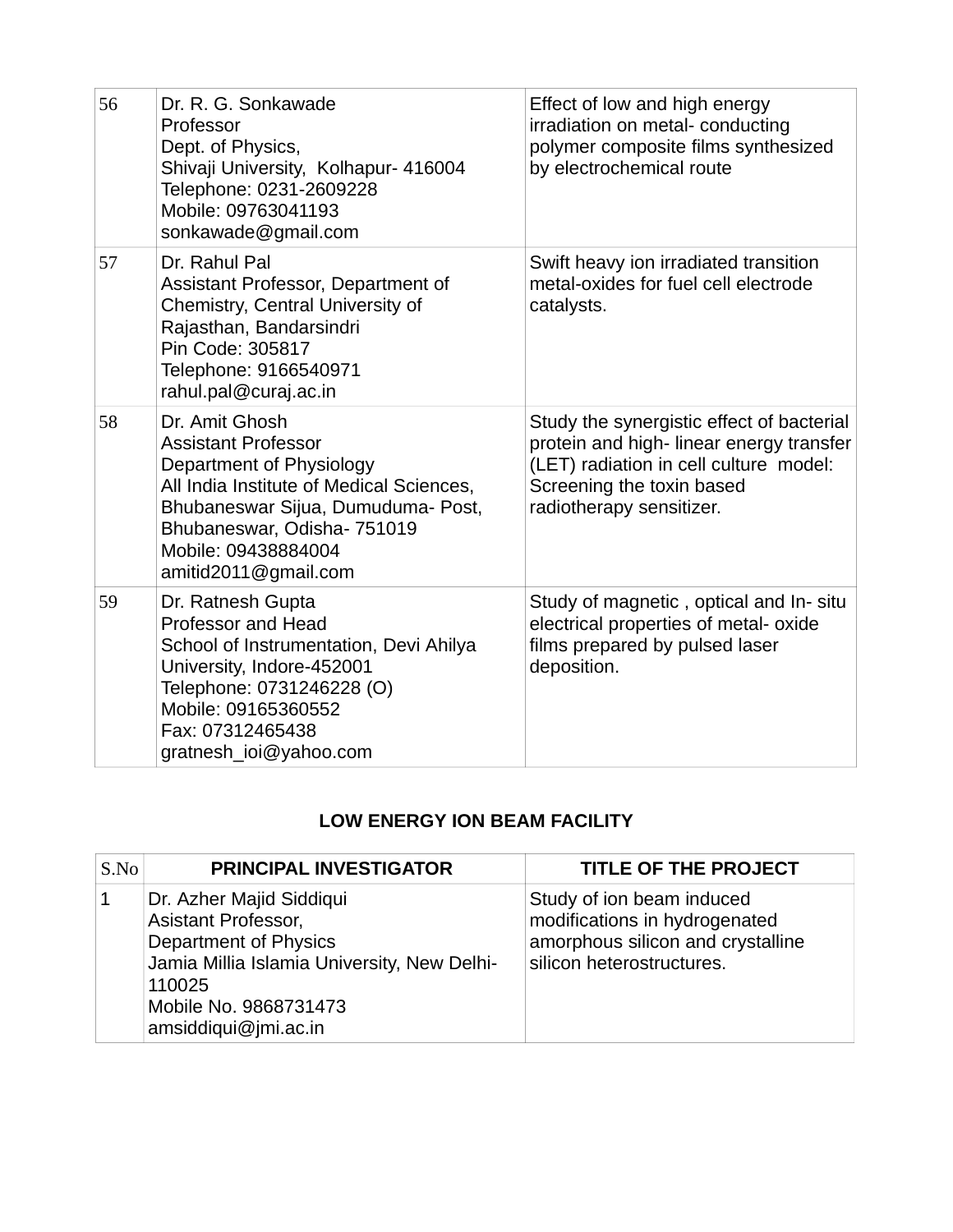| $\overline{2}$ | Dr. Sankar De<br><b>Associate Professor</b><br>Saha Institute of Nuclear Physics<br>Sector-1, Block-AF, Bidhannagar, Kolkata-<br>Telephone: +91-33-23375345 (Ext. 1340)<br>+91-33-23406156 (R)<br>Mobile: +91-8902489203<br>Fax: +91-33-2337-4637<br>sankar.de@saha.ac.in                                                     | Probing intra-molecular scattering in<br>polyatomic molecules under low<br>energy ion impact.                                                                                                                   |
|----------------|-------------------------------------------------------------------------------------------------------------------------------------------------------------------------------------------------------------------------------------------------------------------------------------------------------------------------------|-----------------------------------------------------------------------------------------------------------------------------------------------------------------------------------------------------------------|
| 3              | Dr. Prakash Manohar Raole<br>Consultant at IPR<br>FRMDC Division, Institute for Plasma<br>Research, Gandhinagar<br>Plot No. B-185-189, Sector-25, GIDC,<br>Gandhinagar-382044, India.<br>Telephone: 079-23281002 (O)<br>079-26860175(R)<br>Mobile: 09825687424<br>Fax: 07923962277<br>pmraole@gmail.com                       | Heavy ion and Hydrogen implantation<br>in Tungsten and its alloys for the study<br>of microstructural evolution and its<br>correlation to the fusion relevant<br>transport properties of<br>Hydrogen/Deuterium. |
| 4              | Dr. Bhawana Joshi<br><b>Assistant Professor</b><br>V-117, Department of Applied Physics,<br>School of Vocational Studies and Applied<br>Sciences,<br>Gautam Buddha Univeristy, Greater Noida,<br>Gautam Budh Nagar,<br>U.P.<br>Pin Code- 201310<br>Telephone: 0120-2344355<br>Mobile: 09999516993<br>bjoshi_physics@yahoo.com | Transparent magnetic semiconducting<br>thin films of complex oxides by ion<br>implantation: Synthesis and<br>Characterization.                                                                                  |
| 5              | Mr. Rajesh Vikram Hariwal<br><b>Scientist</b><br>Inter University Accelerator Centre, Aruna<br>Asaf Ali Marg, New Delhi - 110067<br>Telephone: 011-26899233/8213 (O)<br>Mobile: 09718225014<br>hariwal@gmail.com                                                                                                              | Tuning of Optical, Ferroelectric and<br>Ferromagnetic properties in doped C-<br>axis oriented ZnO thin films by C and<br>Ar ions implantation.                                                                  |
| 6              | Mr. Bilal Ahmad Bhat<br>PHD Research scholar,<br>Department of Physics, NIT Srinagar,<br>Jammu and Kashmir-190006<br>Telephone: 09622794012 (O)<br>banit4@gmail.com                                                                                                                                                           | Tunning the transition tempreture of<br>VO2 thin films by low energy ion<br>implantation.                                                                                                                       |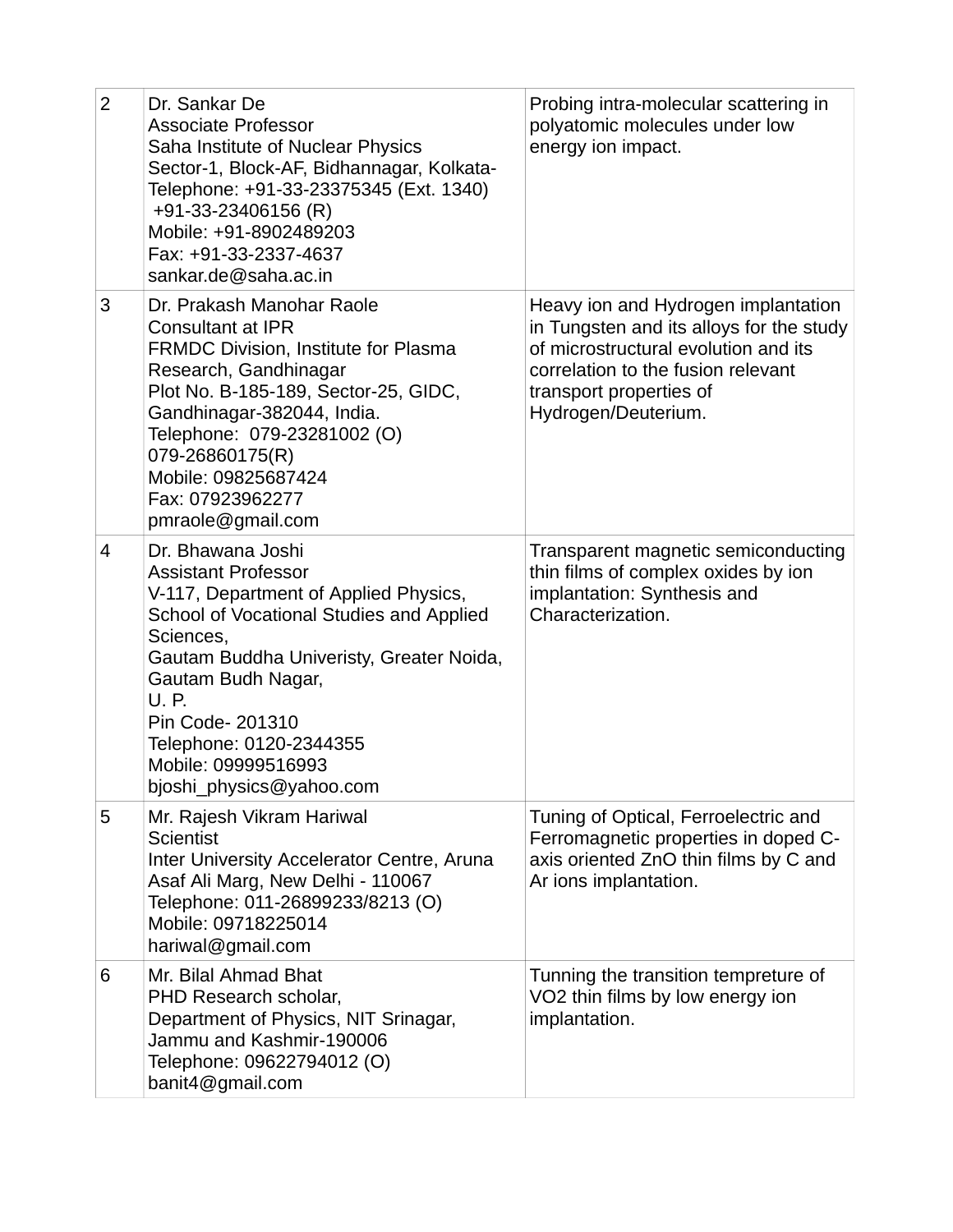| $\overline{7}$ | Dr. Hareesh K<br>C/o. Prof. S. D. Dhoble<br><b>Post Doctoral Fellow</b><br>Department of Physics,<br>Savitribai Phule Pune University,<br>Ganeshkhind, Pune- 411007<br>Telephone: +91-20-25692678 (O)<br>Mobile: +91-7756838562<br>appi.2907@gmail.com | Reduction of graphene oxide by low<br>energy ion irradiation.                                                                                              |
|----------------|--------------------------------------------------------------------------------------------------------------------------------------------------------------------------------------------------------------------------------------------------------|------------------------------------------------------------------------------------------------------------------------------------------------------------|
| 8              | Mr. Shammi Verma<br><b>Research Associate</b><br>IUAC, Aruna Asaf Ali Road, New Delhi-<br>110067<br>Mobile: 9911314694<br>shammiktl@iuac.res.in,<br>shammiktl@gmail.com                                                                                | In-situ Electrical Transport and<br>Defects Study at Surface/interfaces of<br>Semiconductor Heterojunction<br>Devices under Energetic lons<br>Irradiation. |
| 9              | Dr.Feroz Ahmad Mir<br><b>DST-Fast Track Young Scientist</b><br>Department of Nuclear Medicine,<br>SKIMS, Srinagar, Jammu and Kashmir<br>Pin Code: 190011<br>Mobile No: 09858338012<br>$f$ amirnit@gmail.com                                            | Controlled Ion implantation on some<br>oxide based nanostructure for<br>biological applications.                                                           |
| 10             | Dr. Pratap Kumar Sahoo<br>Reader-F<br>SPS, NISER, IOP campus,<br>Sachivalaya Marg, Sainik school,<br>Bhubaneswar, Odisha.<br>Pin Code: 751005<br>Telephone:<br>0674-2304042 (O)<br>Mobile: +91-9937615317<br>Pratap.sahoo@niser.ac.in                  | Study of Energy dependent mixing<br>rate of Nickel Bismuth multilayers in<br>the Sn regime.                                                                |
| 11             | Dr. Pratap Kumar Sahoo<br>Reader-F<br>SPS, NISER, IOP campus,<br>Sachivalaya Marg, Sainik school,<br>Bhubaneswar, Odisha<br>Pin Code: 751005<br>Telephone: 0674-2304042 (O)<br>Mobile: +91-9937615317<br>Pratap.sahoo@niser.ac.in                      | To study the Deep-level emissions<br>influenced by O Implantations in ZnO<br>nanowires.                                                                    |